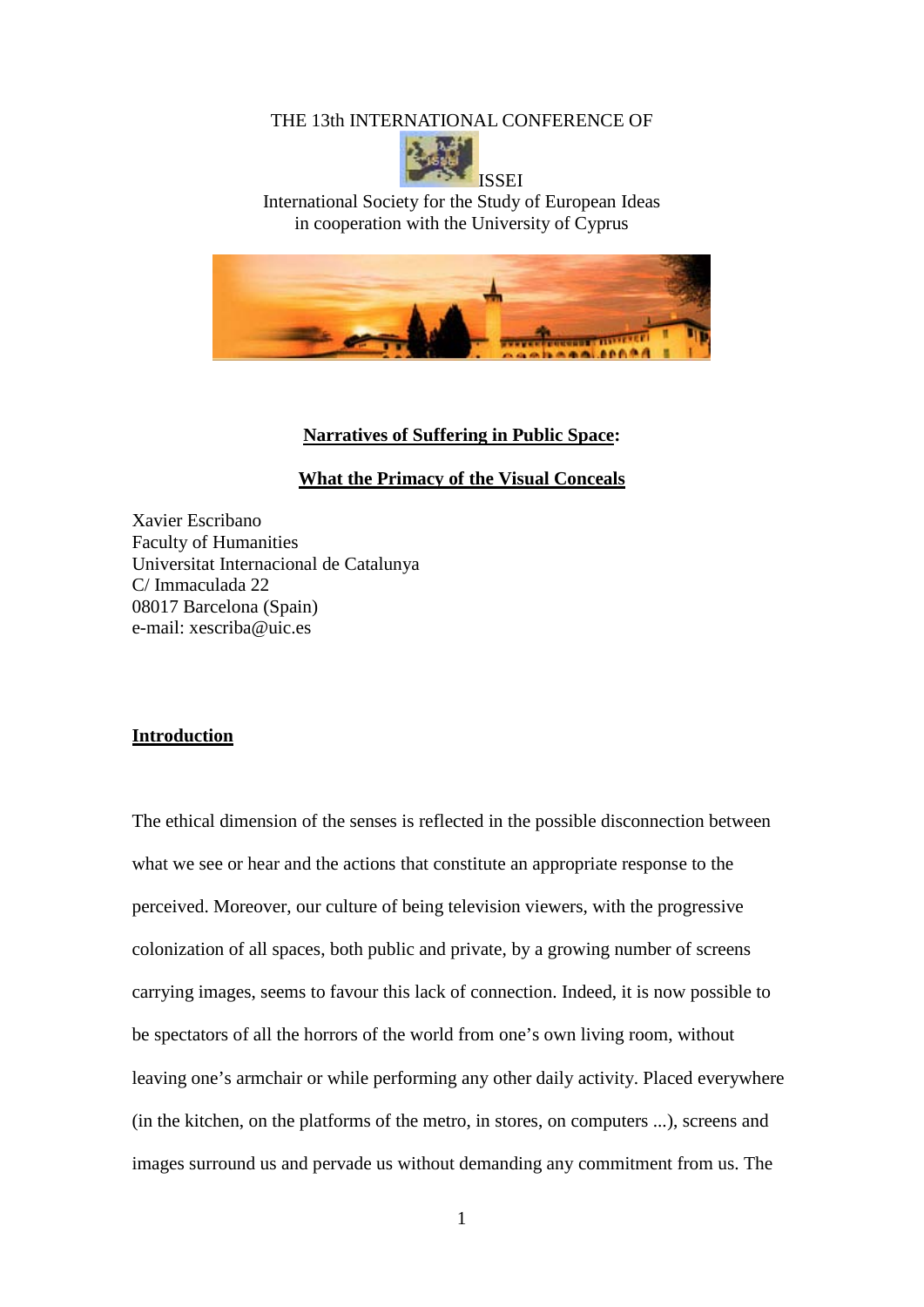subject, converted into a constant spectator of the life of others, wishes to be informed (or perhaps, to consume images without interruption and to feel stimulated by them), but also wishes to remain sufficiently neutral and disengaged, to avoid being overwhelmed by the constant bombardment of painful situations. It would appear that sight, of all the senses, enthroned by the hegemony of the image and the prestige of immediacy and speed, allows the viewer or the modern consumer to make use of its special aptitude for distance and indifference. It seems less and less clear that the act of seeing performed by *homo videns* in this society of images necessarily leads to an understanding of reality, to the deployment of appropriate emotions, or to the commitment to coherent acts. The connection between these different elements not evident, nor is it assured. Does the sense of sight, structurally, as it were, have some responsibility for this lack of connection?

## **The Nobility of Sight: The "Advantages" of Disinterested Contemplation**

Hans Jonas, in an interesting article titled "The Nobility of Sight", carries out a phenomenological investigation into this sense, in contradistinction primarily to hearing and touch<sup>[1](#page-11-0)</sup>. This research is a veritable eulogy to the excellence of sight, for the undoubted advantages it brings for the exercise of the theoretical aptitudes of the human spirit. For Jonas, the unique distinction of sight consists in the "image-performance". His concept of "image" has three characteristics: a) simultaneity in the presentation of a manifold; b) neutralization of the causality of sense-affection; c) distance in the spatial and mental senses.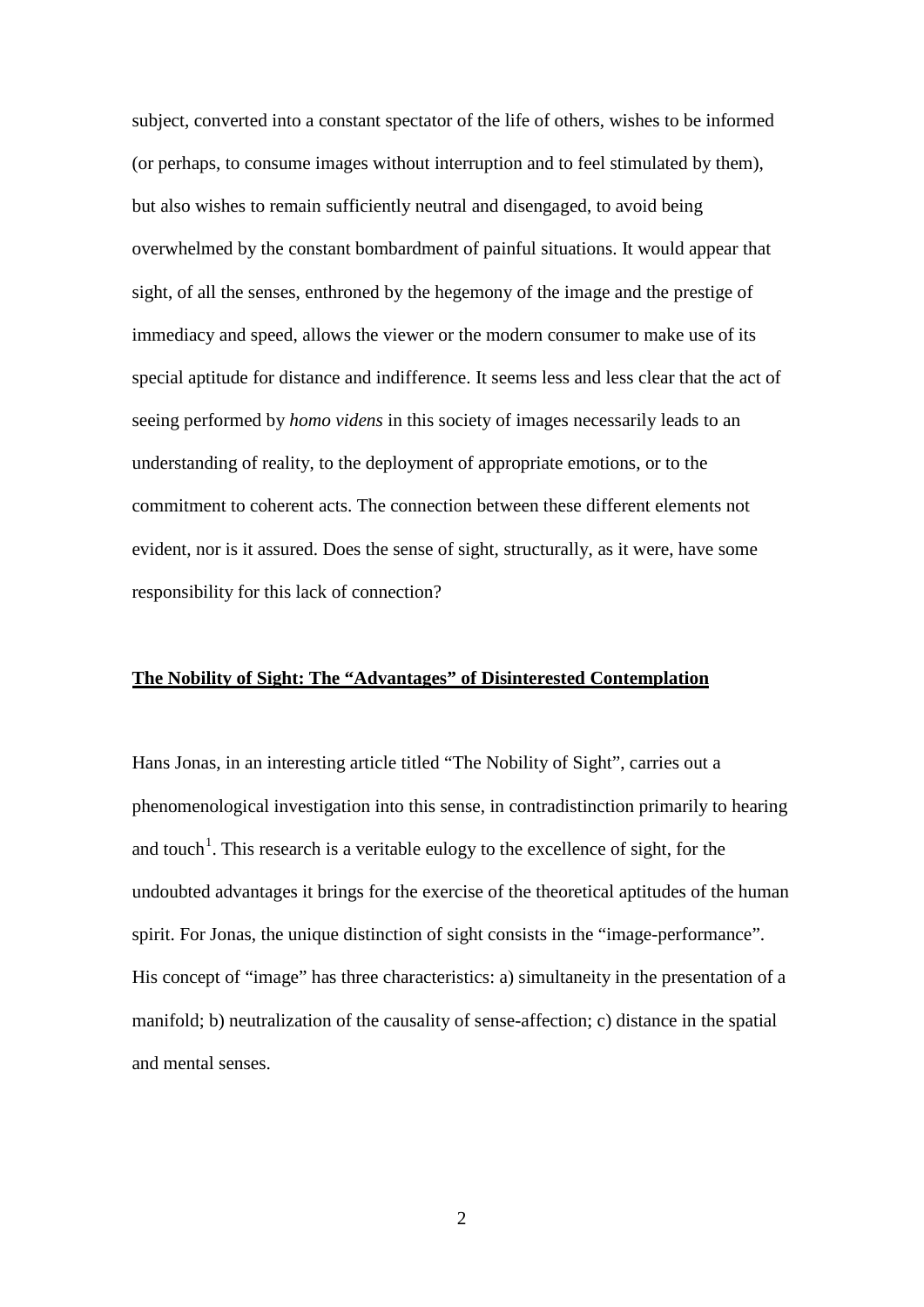As the ancient Greek philosophers indicated, one look reveals a world of simultaneously present qualities, so that the content of the vision is given immediately as a whole. In contrast to this simultaneity and immediacy of the visual, the acoustic object, for example, is a temporary and dynamic object, which can only occur successively and whose content is completed as its temporary deployment occurs.

However, the most relevant peculiarity in the comparison of sight with hearing is the fact that the sound takes over, as it were, a passive subject: hearing does not involve reviewing a field of possible objects of perception as happens with sight. Rather it is determined by the activity of the surroundings. In the case of hearing, much more so than in that of sight, the initiative is in the outside world: something has to happen in order to be heard, while in the case of vision all that is needed is the mere presence of things to make it possible to view them. Sight, therefore, can move among visible objects following its own initiative. Although it is possible, in popular language, to turn a deaf ear, to lend an ear or even to be all ears, expressions which show the possibility of different levels of attention or the degree of auditory receptivity, hearing has a very limited freedom of selective attention in comparison to sight. It is therefore an inferior sense as far as the freedom it affords the perceiver: "in sight selection by focusing proceeds non-committally within the field which the total vision presents and in which all the elements are simultaneously available" (512). For Jonas, the simultaneity of the visual field implies the possibility of choosing the direction of attention and openness to possibilities. Consequently, sight would provide an optimal infraestructure for the exercise of freedom.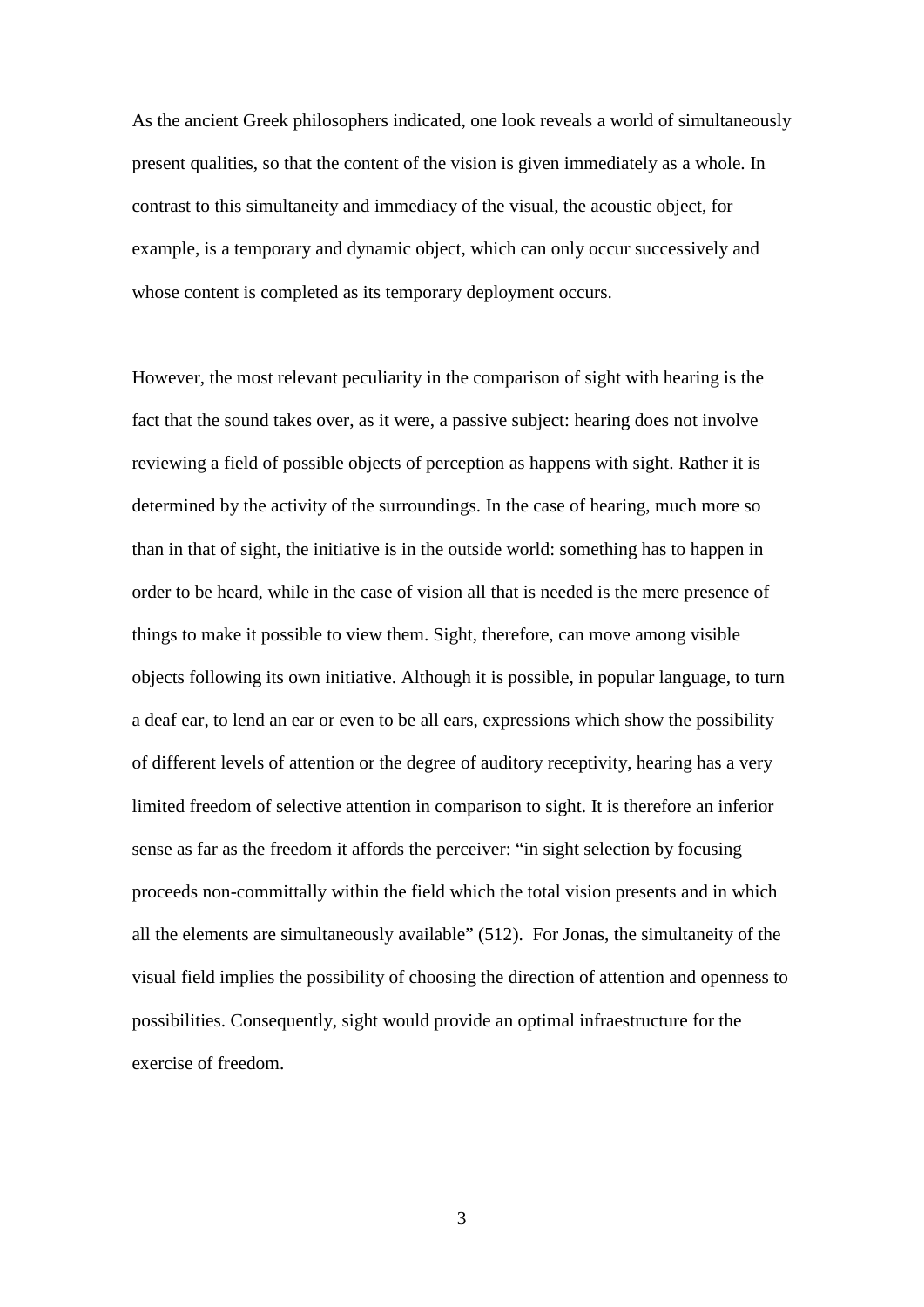With seeing, says Jonas, the object may appear before me without my incurring a working relationship with it. In seeing something none of the ways of relating to it is as yet decided. In contrast, touch implies, through the mere exercise of it, an opening of practical relations with the object. In a tactile experience we lack the clear separation which may be enjoyed in the case of sight between the theoretical results of the information provided by the sense and practical behaviour resulting from having established a relationship with an object. Touching without affecting the other, without establishing a certain kind of relationship, is not possible. Moreover, one cannot touch without being touched, without being affected directly by the establishment of such a relationship.

The nobility of sight, of which the author speaks, would have something to do with the possibility of having awareness of things without the need to be in direct contact with them, knowing things without handling them: "Thus vision secures that standing back from the aggressiveness of the world which frees for observation and opens a horizon for elective attention" (516-517).

Sight is the only sense in which the benefits are not found at close range but rather at a distance: the correct distance can vary with the different objects and the purposes we are pursuing, but always acts as a positive feature and not a deficiency of the phenomenical presence of the object, because if we move away gradually from an object we lose clarity of detail, but we attain a broader panorama, which is not true for example with the ear.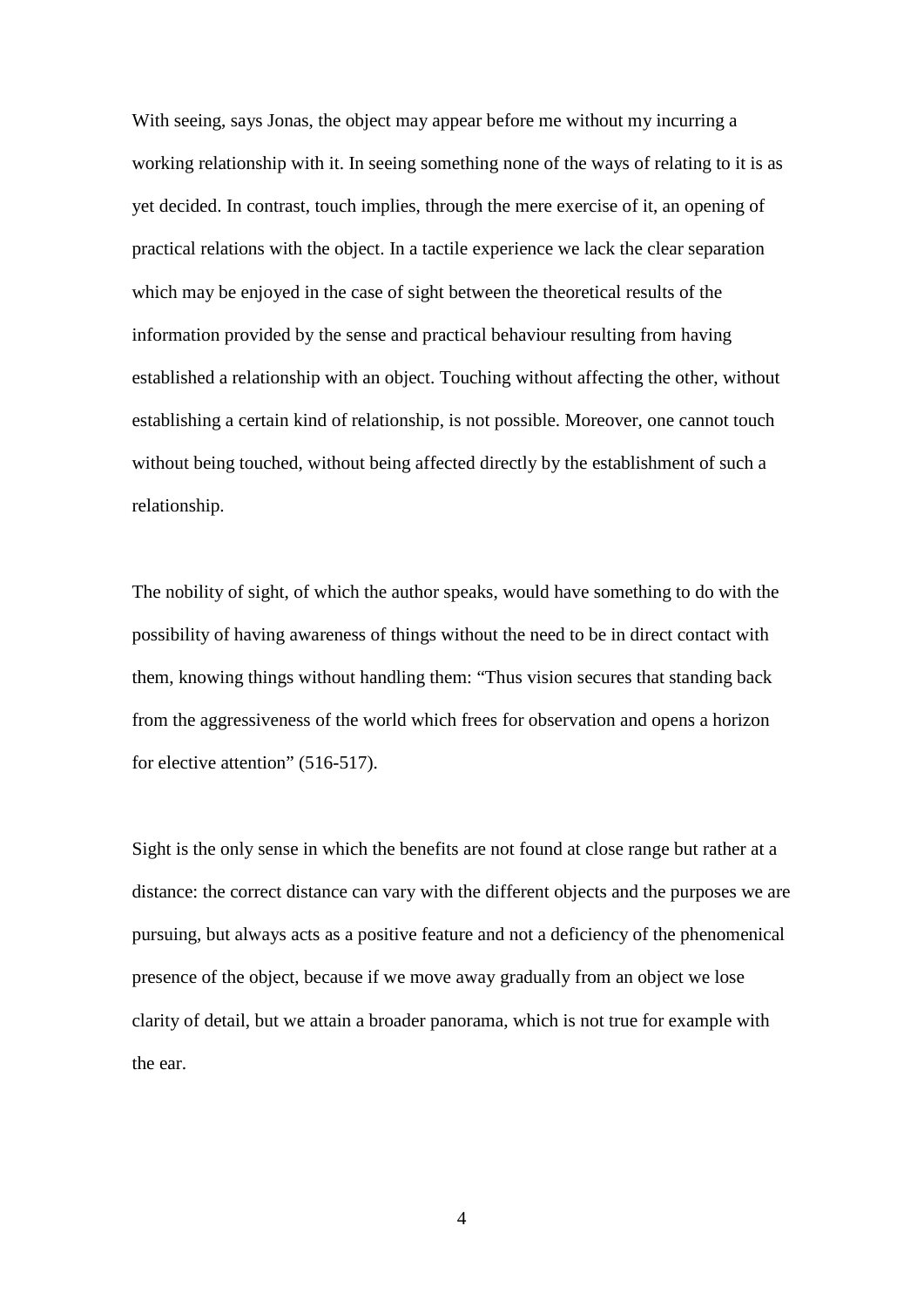By expanding the horizon of information, the sense of sight gives its possessor an enormous biological advantage. Knowing distance is the same as knowing beforehand. The perception of distant objects implies for it an immediate increase of freedom, due to enlargement of the temporal field of possibilities for action afforded by the distance of the object of the action. But it is not only freedom in the sense of greater possibilities of action, but also freedom in the sense of not being directly challenged, affected or modified by the object. Distance places the object outside any possible interaction and allows disinterested contemplation and pure objectivity.

Jonas does not draw in this essay any direct philosophical conclusion for ethics, but I think he has tilled the ground for reflection in this regard, given that he relates the simultaneity of the visual field to freedom, neutrality to the distinction between theory and practice, and distance to disengagement. Thus it does not seem out of place to attempt an ethical reading of the unique properties of sight. Especially when one wonders, as suggested earlier, if all the features that are described as an infrastructure providing theoretical activity may involve some kind of disadvantage or difficulty for practical activity. Is there not some link between freedom, disengagement and distance, which allows for disinterested contemplation and ethical indifference?

#### **The Visual Agora and Indifferent Seeing**

A reading of the unique properties of sight in a sociological key and with undoubtable implications for ethical reflection can be found in the original work of American sociologist Richard Sennett, *Flesh and Stone. The Body and the City in Western Civilization* [2](#page-11-1) . For Sennett, the civic culture of modern societies is eminently "visual"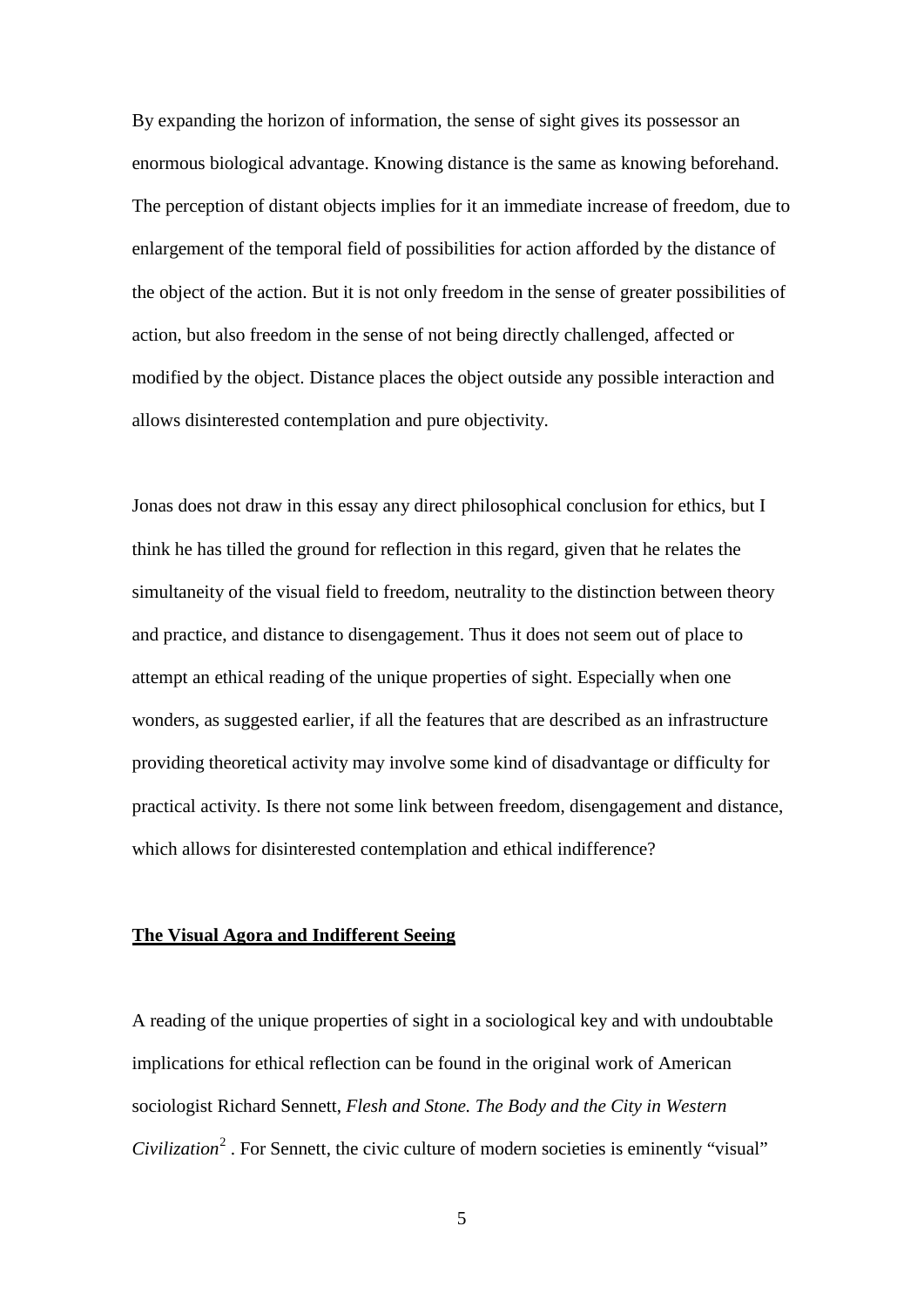and that contributes to isolation and lack of interaction between individuals. According to him, the domain of sight and the receding of contact have important consequences for social interaction and ethical concern over the other.

A characteristic phenomenon of our society would be the paradoxical compatibility of sensorial clouding which pertains to a hyper-consumer society with the growing tendency to isolation from unpleasant sensations. This is facilitated by the rupture which has taken place in the mass media between the virtual and the real. While we are great consumers of suffering displayed on the screens, we quickly flee from any direct contact with the real pain of others who provide us with their direct insight. Indeed, while virtual pain can be consumed passively as a spectator, real pain calls for intervention, an action, a commitment to which the passive and insensitive subject does not know or does not want to respond to.

The sensory numbness and difficulties associated with sympathising with strangers are closely linked, in Sennet's view, to the triumph of individual movement in space and the role of the experience of speed in modern urban settings: as space becomes a mere function of movement it also becomes less stimulating: "The traveler, like the television viewer, experiences the world in narcotic terms; the body moves passively, desensitized in space, to destinations set in a fragmented and discontinous urban geography" (18).

The desire to rid the body of the resistance that may prevent or hinder its free movement in space leads to the paradoxical phenomenon of sensory numbness, highlighted by Sennett. This phenomenon occurs precisely in a society and in a historical context that gives utmost importance to sensations and creates a type of passive individual, devoid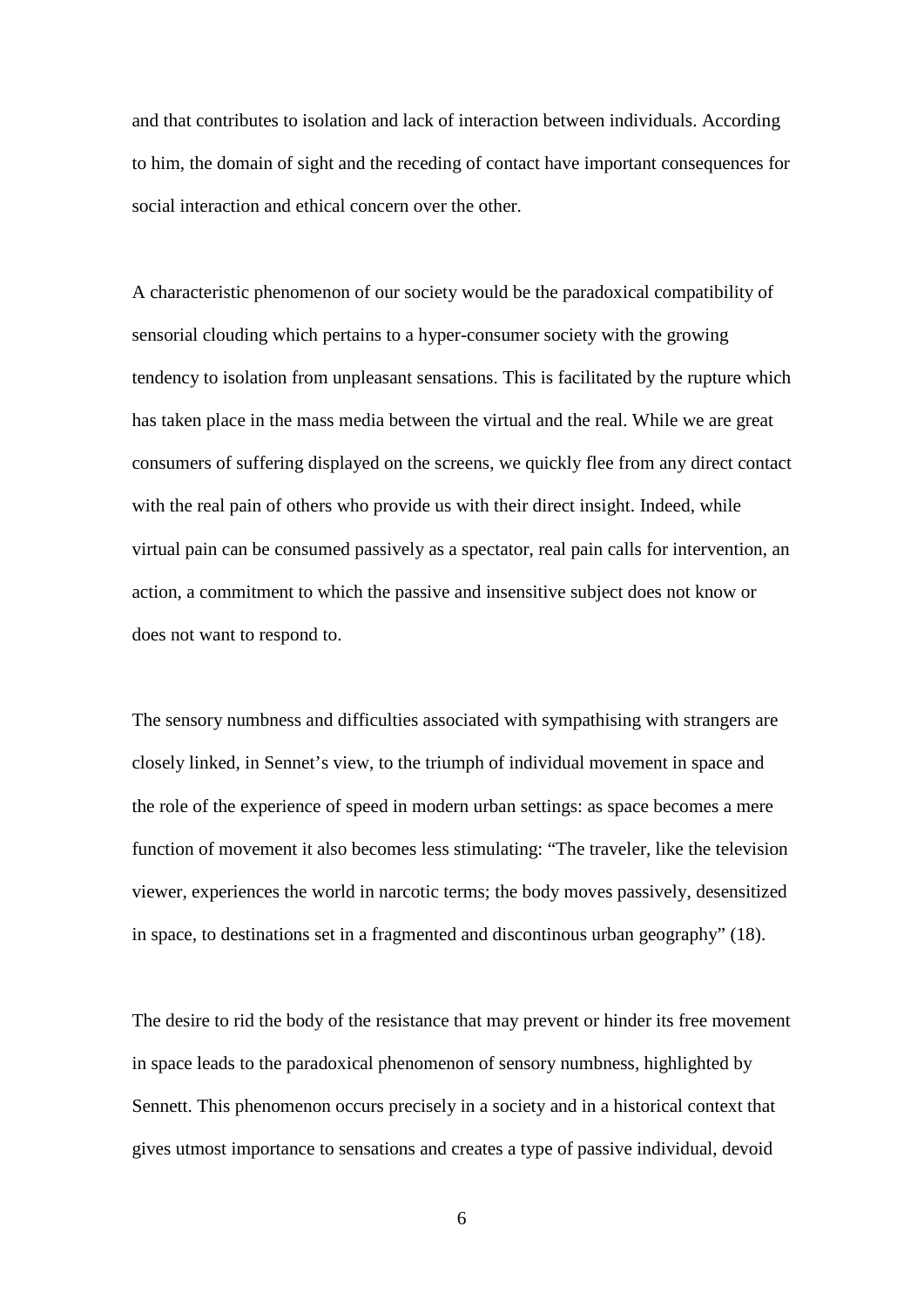of physical awareness of other human beings, removed from his own shortcomings and inadequacies, who tends ultimately towards disengagement and solipsism.

The correlative analyses of Jonas and Sennet, which we have discussed very briefly, look like the obverse and reverse the same coin. The same qualities that led the ancient Greek philosophers to regard sight as the most excellent and the noblest of the senses (Jonas) now relate to a deficiency, especially an ethical deficiency (Sennett). That is, combining the perspectives of both authors, one can conclude from that that what makes the sight particularly suited to support the theoretical life, can be a burden or an impediment to the development of fundamental ethical attitudes.

# **Haunted by Atrocious Images. Ethics of the Image**

Being a spectator of calamities taking place in another country is an intrinsic experience of modernity; indeed, many of us live in areas where you can choose between being a spectator of the pain of others or not, which raises more that one question. Susan Sontag, in *Regarding the Pain of Others*, echoes contemporary criticism of the sense of sight and by extension photographic images that allow one to look at suffering from a distance.<sup>[3](#page-11-2)</sup>

We have already found that sight seems to allow greater freedom and disengagement from the object. From the phenomenological analysis presented earlier in this paper it seems logical that it is easier to see unfeelingly than to remain indifferent to the stimuli by means of other senses which have less freedom or less ability to establish a distance between oneself and the object. However, Sontag shows that there are images or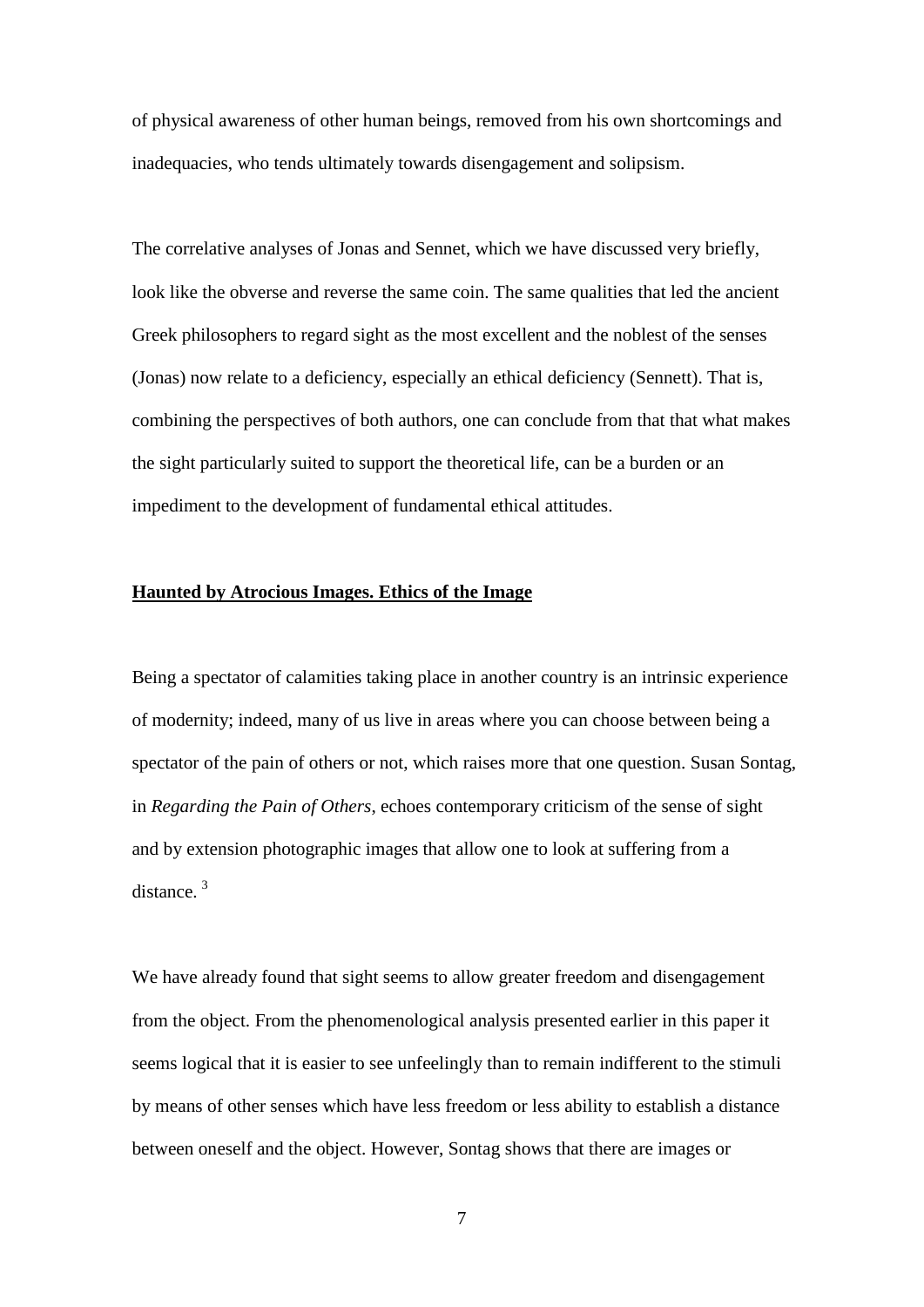pictures whose precise and specific function is to move the viewer, to arouse emotion, or to generate outrage. The author even goes on to state that there are images before which it is virtually impossible to remain indifferent.

Now, with great realism and abundant source material, Sontag shows that these emotional responses and ethical attitudes that may arise or be based on them are not always guaranteed. It is not enough to assume what might be called common humanity, but we must have the political, social or cultural context in which they occur, the story to which these images pertain and other elements that can profoundly alter the interpretation of what is contemplated in a photographic image. For example, in the early twentieth century, during the Boer War, there was a famous photo taken in a trench filled with British soldiers killed and dismembered by the devastating fire from enemy artillery. While for some it displayed the horror and cruelty of war, for others it invoked feelings of admiration and satisfaction.

Indeed, before the pain of others, as in the story of the Good Samaritan, there is not a single answer, nor is it assured. Between seeing and compassion there is no necessary and universal connection. It is always possible to close the heart against what is seen. As Sontag says, "No 'we' should be taken for granted when the subject is looking at other people's pain" (6). There is also no necessary connection between emotional shock and a certain type of action. Seeing the images and feeling the shock they cause does not follow a single moral response. Photographs of an atrocity can produce opposite reactions: any massacre or slaughter or cruelty perpetrated on a group of people can be lamented as something horrible, or exalted as a great victory if it appears that the victim is our mortal enemy in a war without quarter.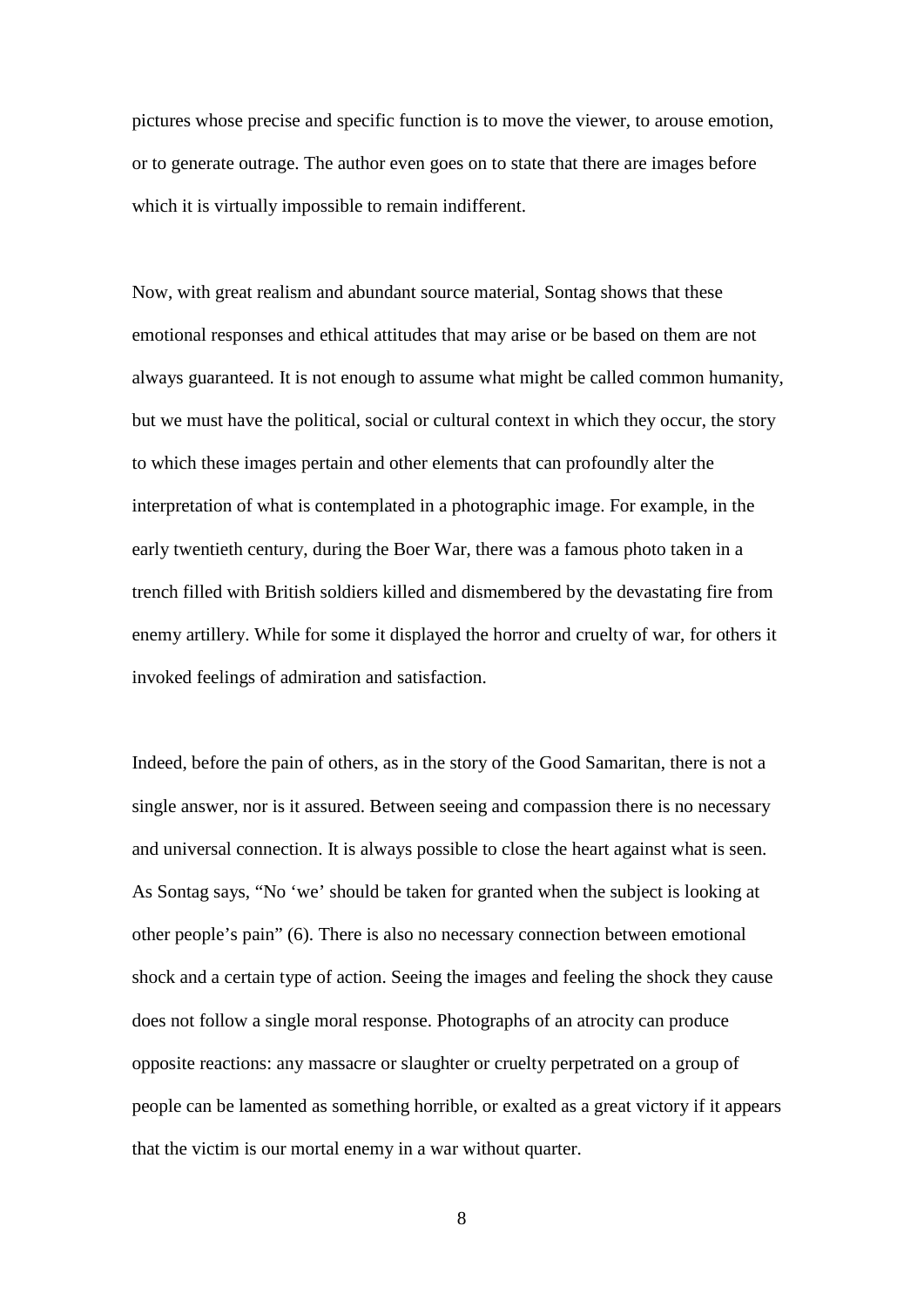Although Sontag considers the criticism that such images can easily cause more morbidity or curiosity than true compassion and also takes into account the danger that such images may be treated as artistic images or even advertising, she considers that war photography plays an important moral function in making us aware and conscious of a terrible reality, even when we cannot do anything to change it:

"Let the atrocious images haunt us. Even if they are only tokens, and cannot possibly encompass most of the reality to which they refer, they still perform a vital function. The images say: «This is what human beings are capable of doing – may volunteer to do, enthusiastically, self-righteously. Don't forget.»" (102).

For Susan Sontag, the ethical value of an atrocious assault of images is not invalidated because after seeing them we will not be completely transformed or not suffer enough in contemplating or not remedy our ignorance of the causes of evil that appear before our eyes. For the author, such images are, at least, "an invitation to pay attention, to reflect, to learn, to examine the rationalizations for mass suffering offered by established powers" (136). It is true that the images provide only the first stimulus: to shift from pure sympathy to the reflection that "our privileges are located on the same map as their suffering" (92) requires a certain intensity of attention, the decision of being affected or made vulnerable not only in the level of our feeling or our emotions, but also our ability to analyse and rationalise. May what has touched our sensibility and our emotions also touch our thinking. And finally, that emotional upheaval and rational reflection will lead us to action. Because any experience, no matter how shocking the experience has been, is in danger of fading away like a dream, as if a fleeting mental episode, if an act is not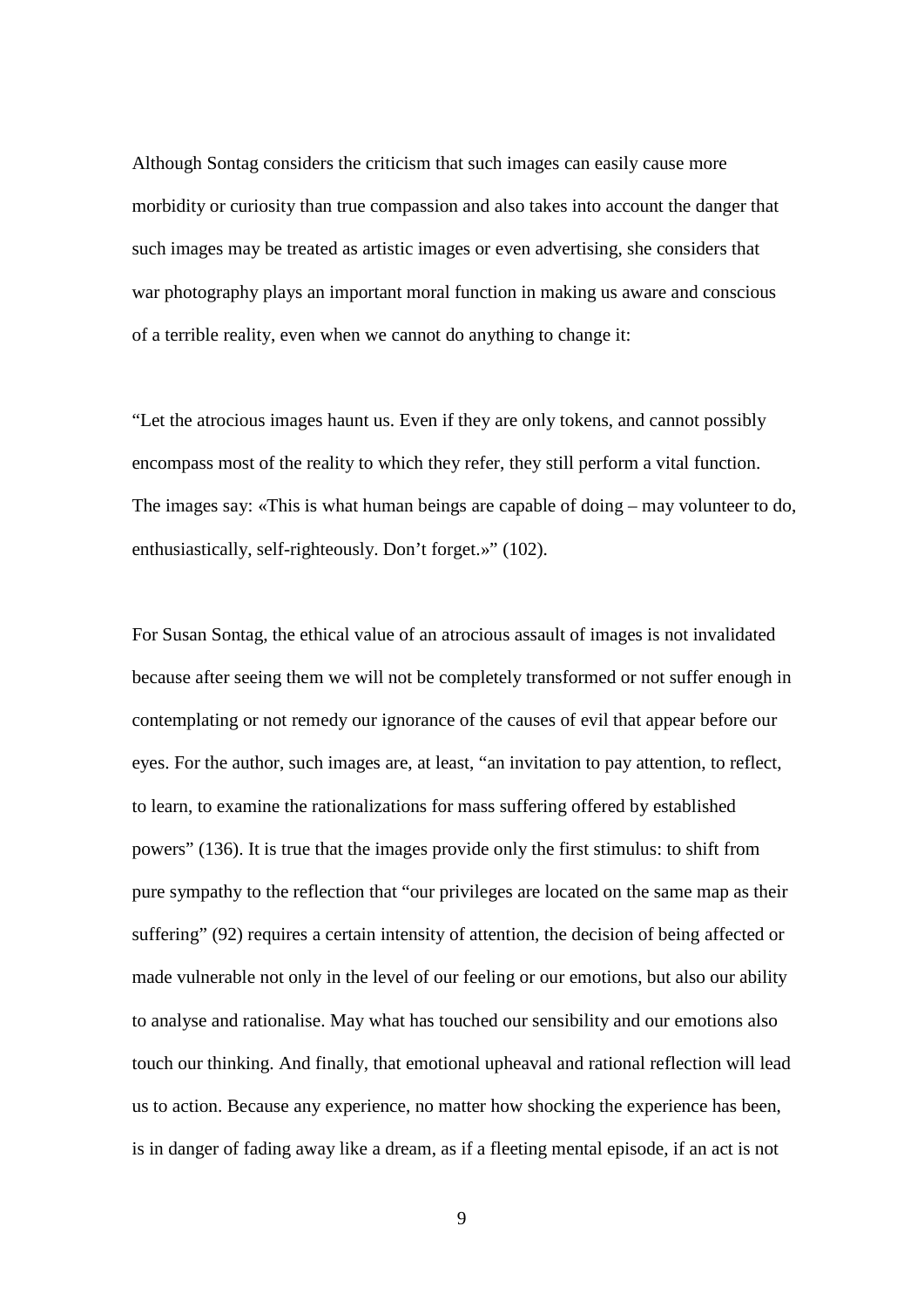triggered, a behaviour that implies a transformation of ourselves and the world.

# **Conclusion**

It does not really seem appropriate to attribute to some alleged ethical deficiencies of sight the potential for ethical indifference that we affect in our modern civic cultures. There is no sense incapable of indifference, even though it may have a lower degree of freedom or autonomy from its object. It is not sight and its capacity to afford us an overview at will which makes us indifferent: rather, once we are determined not to allow ourselves to be affected, become vulnerable, the ability of sight to choose the object of interest, to keep it at a distance, to avoid being overcome by what is panoramically before the eyes and maintain a physically aseptic and emotionally neutral relationship with it is undeniably effective.

The various faculties which are involved in ethical behaviour: perceptions, emotions, thoughts, and actions, are not connected together in a unique or automatic manner. Otherwise they would not be the senses, emotions or thoughts of a free being. Living, for the human being, is to some extent a constant task of adequately recognising, ordering and articulating the plurality of elements that converge in life.

Now, how can the tendency to visual derealization of televiewers in our culture be counteracted, to make us emerge from our visual refuge which can neutralise the uncomfortable aspects of reality or place them far away enough so that we do not feel trapped into or compelled by the need to do something. In contrast to dominion –which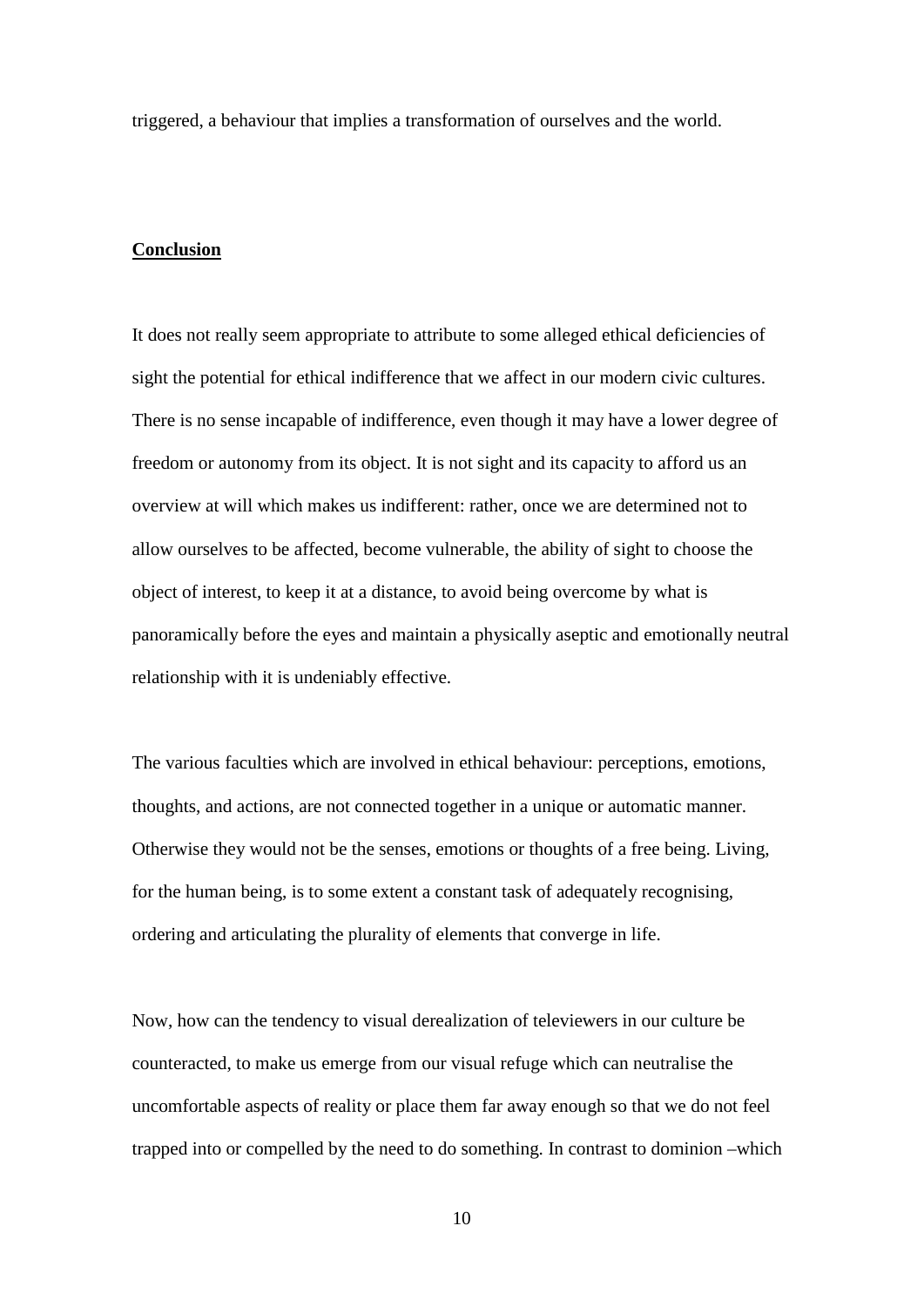prefers a televiewer consumer ethically appeased- Sennet considers one of the main tasks of civilization is to force the individual towards displeasure, to submit him to experiences that put him in contact with his own inadequacy and makes him aware of the needs of others.

In a similar way, a moral task of the first magnitude today could be to invite one to make the effort, costly as it may be, to interconnect elements that have become used to being disconnected, but that only acquire their true meaning in their mutual involvement. For example, what is perceived does not fully acquire the status of reality if it does not have the ability to affect us directly, to mobilize us for action, to enter the realm of the self, to somehow transform our lives in a tangible eay. Perceived reality will vanish like a dream, like a fleeting mental episode, if what we feel is not translated into action, behaviour, or a transformation at the same time of both ourselves and the world. The other is not truly real while it cannot interfere directly in my life.

I think, in conclusion, that the need or the ethical challenge of multidisciplinarity which constitutes the general theme of the conference, carries to the outside the need to overcome deep divisions within the human being. Talking about the reconciliation of art, science and philosophy places us on the road leading to the many necessary reconciliations in our fragmented lives. I think that ethics, aesthetics and religion can perform this task of mediation between our senses and our emotions, between our feelings and reflections, between our thoughts and our actions. And in this common task of rebuilding a broken human being there can be found the appropriate reasons and channels to engage in a fruitful dialogue.